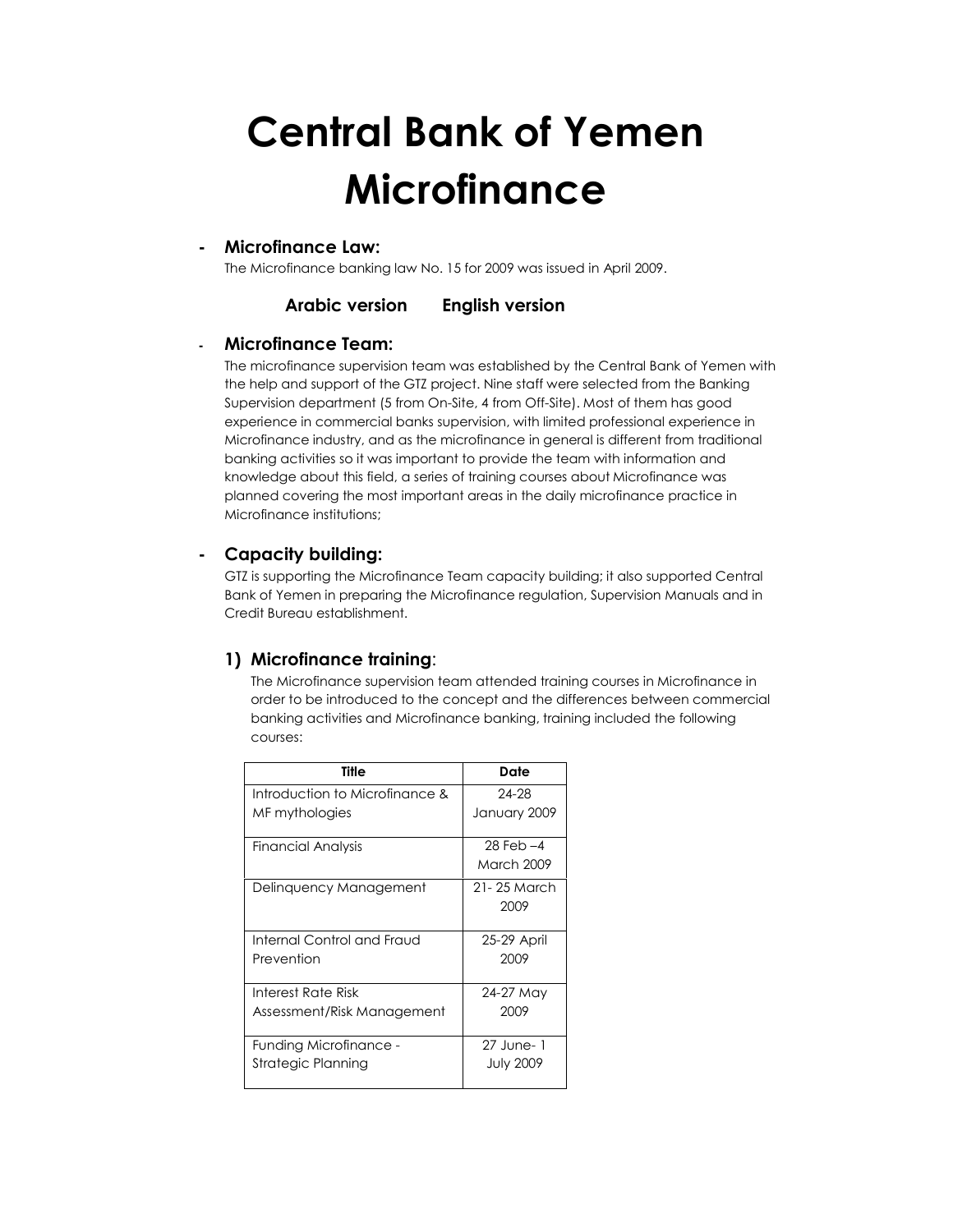| Microsoft Excel & Microsoft           | 15-19 August |
|---------------------------------------|--------------|
| <b>Access for Banking Supervision</b> | 2009         |

## **2) Microfinance Regulation, Bylaw:**

After the Microfinance banking law was issued there was a need to formulate Microfinance bylaw and regulations. GTZ supported Central Bank of Yemen in the following:

- The project of Microfinance banking law was drafted.
- Microfinance bylaw was recently drafted and it is under review; in order to have the final version that will be approved by the governor.
- Microfinance regulation and circulars are also drafted and will be issued soon by the Central Bank of Yemen after it is reviewed and compared with the applicable instructions.

## **3) On-Site training:**

GTZ Project supported the supervision team for the establishment of the On-Site Credit and Operational Manuals. This was followed by a series of training courses on using new methodology in onsite inspection, which will enable Central Bank of Yemen Microfinance staff of saving time and efforts in inspecting Banks. Class and field training was delivered to the Central Bank of Yemen staff on both Credit risk and operational risk examination. The training went as follows:

| Tille                                      | <b>Trainer</b> | Date                |
|--------------------------------------------|----------------|---------------------|
| On-site 1 <sup>st</sup> Mission            | Carlos Alba    | $6-10$ June<br>2009 |
| On-site 2 <sup>nd</sup> Mission (Practical | Carlos Alba +  | 3-15 October        |
| training)                                  | Raul Tapia     | 2009                |
| On-site 3rd Mission (On-job                | Carlos Alba +  | 6-31 March          |
| training)                                  | Raul Tapia     | 2010                |